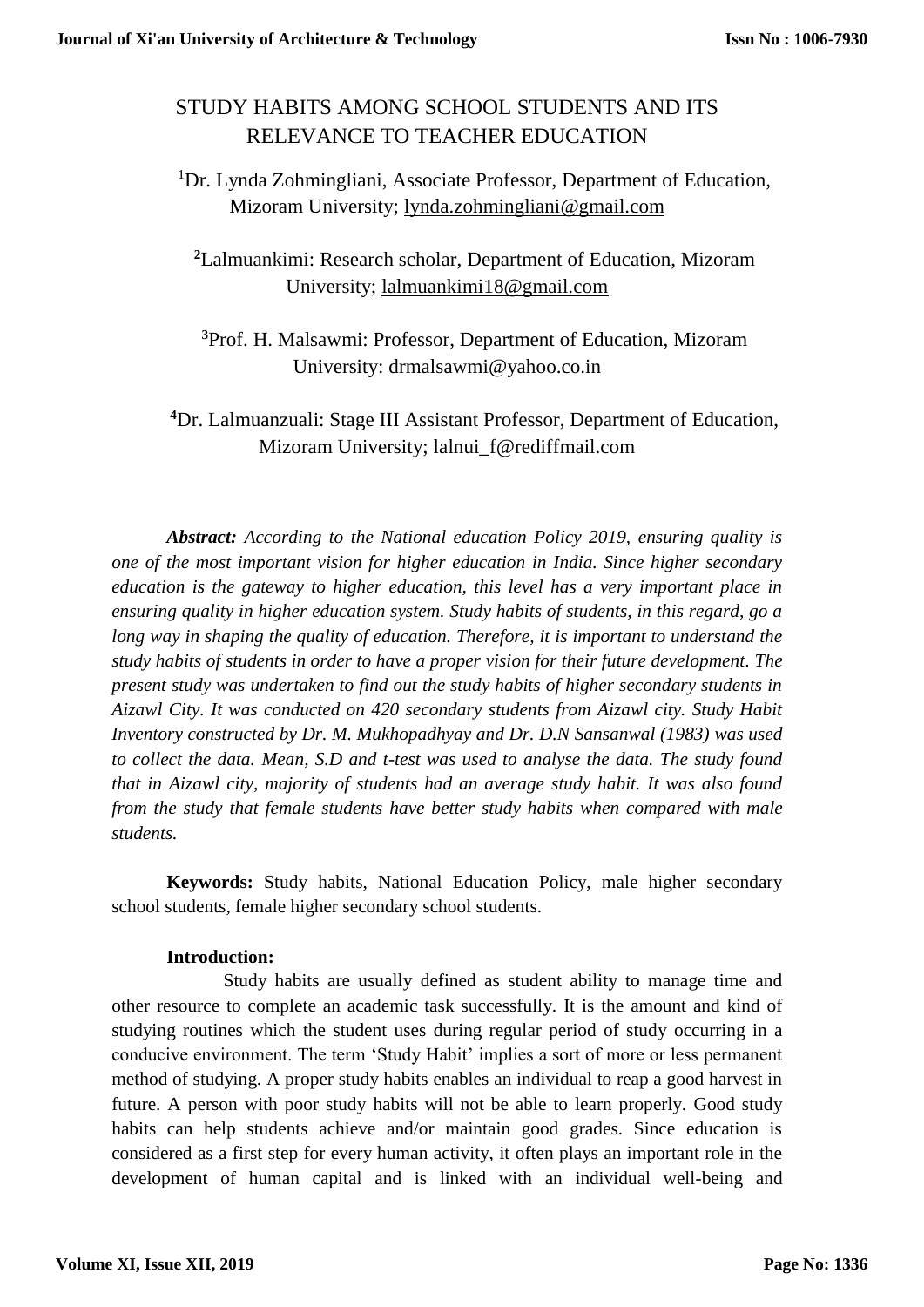opportunities for better living. The social and economic development of a country is directly linked with student academic performance. It ensures the acquisition of knowledge and skills that enable individuals to increase their productivity and improve their quality of life. Study habits are the behaviour of an individual related to studies and a good study habit is a pre-requisite for good academic performance.

With the advancement of technology, students' study habits have significantly changed. It affects the way teacher's present information and therefore, students are studying and learning differently. Students' study habits have a great effect in their academic achievement. Their failure and success depend on their habitual practice.

## **Rationale of the Study:**

Study habit is a very important characteristic of all human beings who are 'being educated' and 'are educated'. It has a long reaching affect on the achievement of the pupils. Students with good study habit show better performance in academic achievement than students with bad study habits. If students have proper study habits since early stage, they will develop feelings of good study habits on their mind. They need to guide and maintain a proper routine for their study since childhood. Higher secondary education is a defining moment in a student's life because it is the start of education where students have chosen their own fields. A good study habit is expected to serve them well in their academic performance and future studies. It is a stage which paves the way for colleges as well as for their profession. If students develop good study habits at higher secondary level, it will serve them well for the next step for higher education.

Since study habits play such an important role in the development of students' academic performance, this further has a lasting impact on the development of the nation, it is important to find out the best measures to ensure good study habits in students. The rationale of selecting this topic is that the results may help us to understand the needs and importance of study habits and use the information for teacher education as teachers are the ones who will be closely dealing with students in their professional lives.

# **Operational Definition of the terms used:**

1. **Study Habits:** Study Habits means the behaviours used when preparing for tests or learning academic material. Study habits are the habitual practices one uses to help them study and learn. Good study habits can help students achieve and maintain good grades. In the present study, study habits has the following dimensions:

**i) Comprehension:** There are certain specific behaviours with respect to a student's study behaviour which are geared to better comprehension, for example, before reading a lesson intensively the student may try to catch on what the lesson is about. By so doing he may actually try to establish a mental set for studying a particular content. Similarly, he may try to relate the materials learned in one subject with these learned in another so that he may subsume the new learning with the previous knowledge.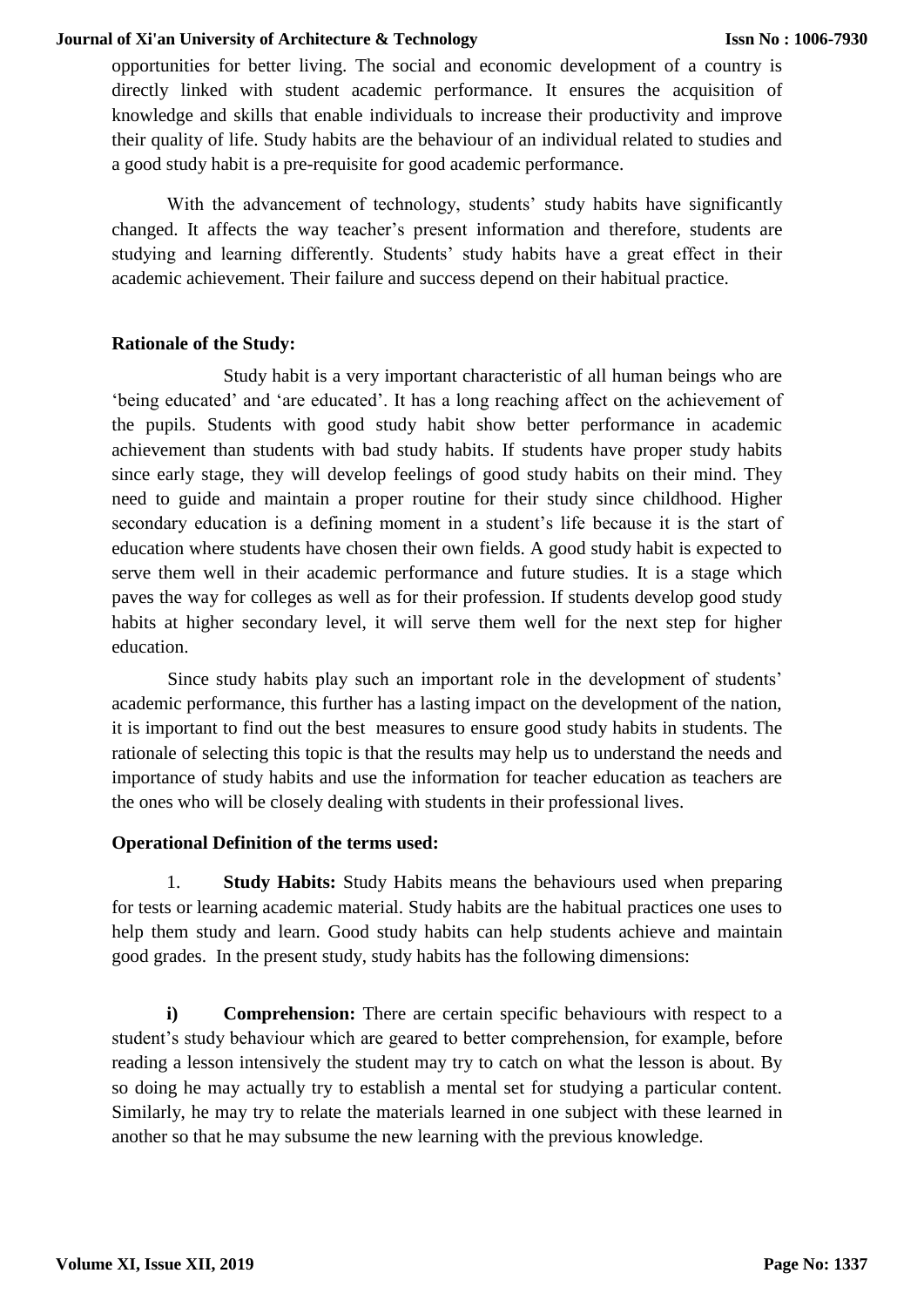**ii) Concentration**: Concentration is a very important predictor of effective study habits. Some students are capable of concentrating easily and for long, some others take time to concentrate, but once they concentrate, they can continue for long, while still some others find it difficult to concentrate at all. Some may read only when they are in a mood to do so. Others may require stimulations through tea, coffee, smoking etc. for concentration.

**iii) Task Orientation:** If a student who has to study a series of subjects and has to develop different levels of cognition, the task orientation is an important component of the study habits. For example, some students study different subjects according to the fixed routine-daily, weekly, or monthly. Certain students fix the time target for completing certain academic tasks. Students' orientation and behaviours towards accomplishment of the tasks in a pre-decided time frame is task orientation.

**iv) Interaction**: Although both teaching and learning in our colleges have remained monoaction and almost the private affair of the individual teachers or students respectively, there are enough evidences to conclude that interaction of a student with his teacher or parents or his friends contributes positively towards better learning. Thus interaction is a significant component of study habit. For example, when a student does not understand while studying he may go to some of his friends for a discussion. Amongst the postgraduate students in certain universities, a common practice is to form small groups of three or four students who study together.

**v) Drilling:** Drilling means practising a particular learning again and again. While drilling is a common practice at school level, it is a very important component of good study habits amongst students of science and technology. Since drilling is almost essential in case of learning of Mathematics, Chemistry, Engineering, Drawing etc. these students may revise the topics and tasks already learned more than once.

**vi) Supports:** Study in a particular discipline gets a sound backup from a broader study base. A student's habit of studying different types of books other than textbooks, or newspapers and magazines may be helpful in the learning of his subjects.

**vii) Recording:** At higher levels any good teacher hardly teaches on the basis of a single book. For good performance of the students, it is also necessary to read a number of books; recording in the form of text, class notes or preparing ones' own study notes are hence very important. Some students prepare their own notes on the basis of class lectures which form the basis for their own independent study. Many students depend only on the class notes dictated by the teacher.

**viii) Language:** Language capability is an important predictor of effective study habits. For example, where the medium of instruction is English, it is important to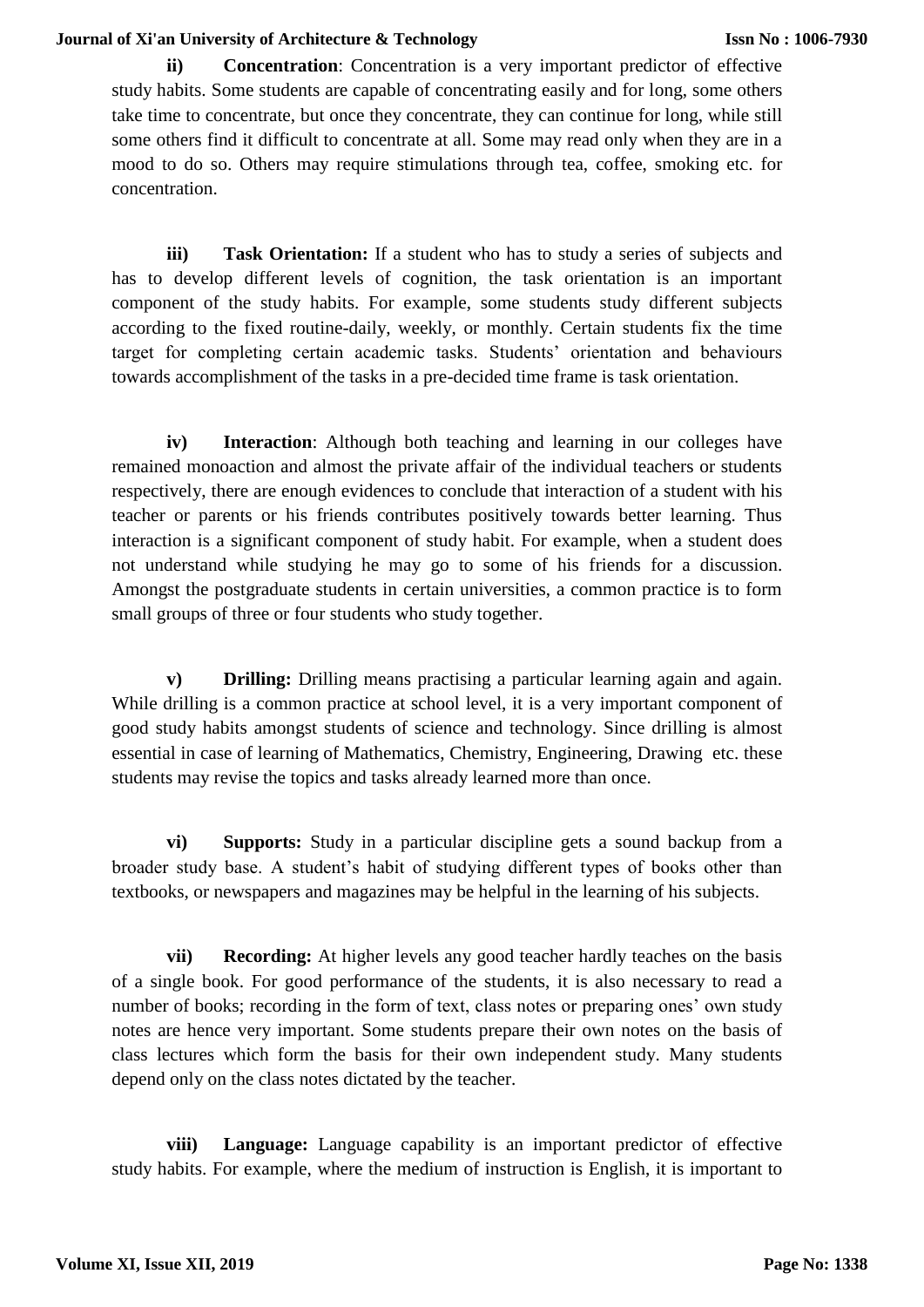see with what facility and ease does a student read books in English. This affects his concentration, comprehension and duration of study.

2. Higher secondary school: Higher secondary school refers to the institution where students of Class XI and XII students were studying. This is the last stage where students wear school uniforms. At higher secondary level, there are mainly three streams available for students- arts, science and commerce. Students can choose different subjects in each stream.

3. National Education Policy: National Education Policy is a Government of India policy for education that contributes directly to transforming our nation sustainably into an equitable and vibrant knowledge society, by providing high quality education to all.

# **Objectives of the Study**:

i) To find out the study habits of higher secondary school students in Aizawl City.

ii) To compare the study habits among male and female students of higher secondary school students in Aizawl City.

## **Null Hypotheses:**

1. There is no significant difference between male and female students of higher secondary students with regards to their study habits.

2. There is no significant difference between the study habits of male and female students of higher secondary students in Aizawl City under the dimension of comprehension.

3. There is no significant difference between the study habits of male and female students of higher secondary students in Aizawl City under the dimension of concentration.

4. There is no significant difference between the study habits of male and female students of higher secondary students in Aizawl City under the dimension of task orientation.

5. There is no significant difference between the study habits of male and female students of higher secondary students in Aizawl City under the dimension of interaction.

6. There is no significant difference between the study habits of male and female students of higher secondary students in Aizawl City under the dimension of drilling.

7. There is no significant difference between the study habits of male and female students of higher secondary students in Aizawl City under the dimension of supports.

8. There is no significant difference between the study habits of male and female students of higher secondary students in Aizawl City under the dimension of recording.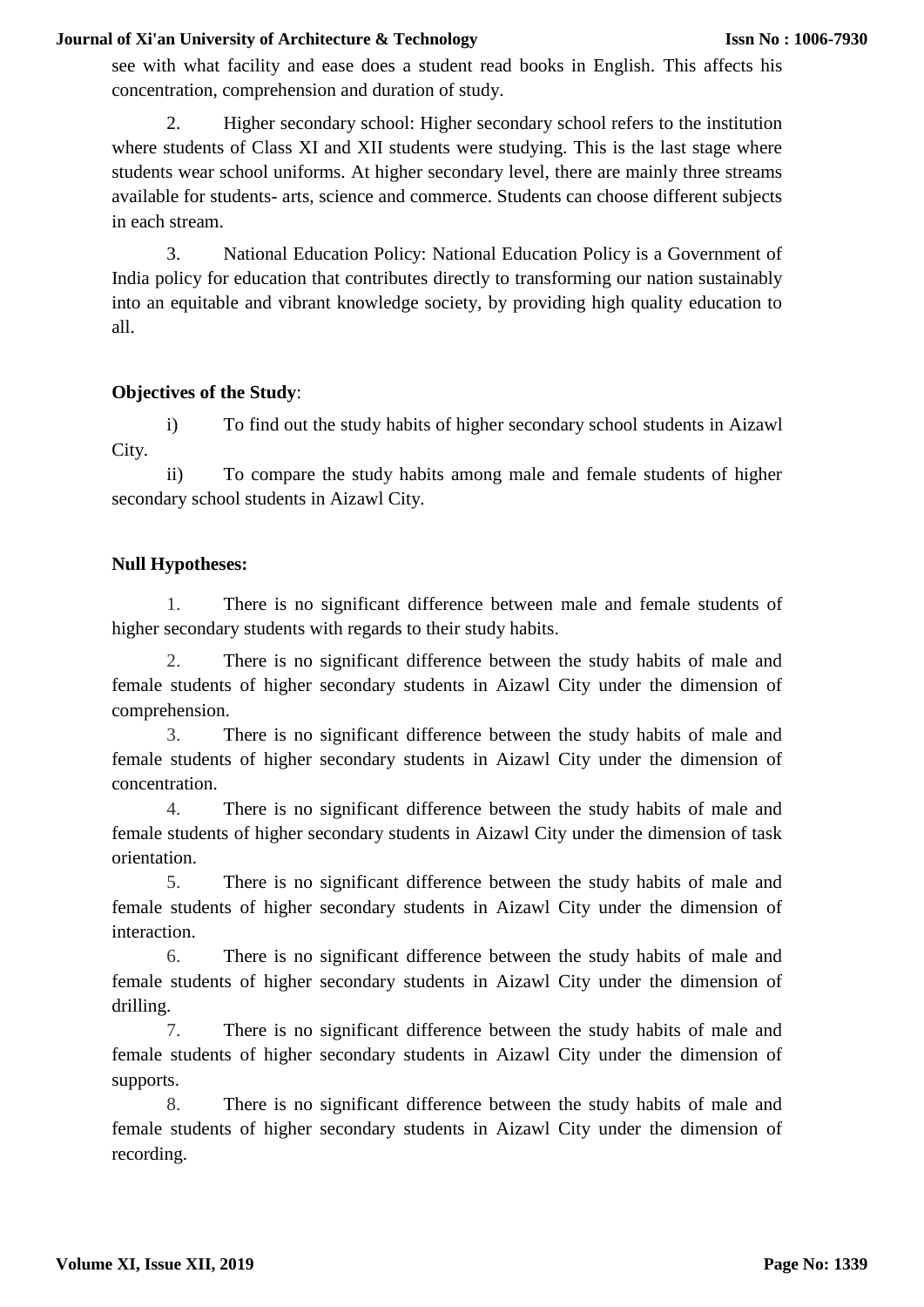9. There is no significant difference between the study habits of male and female students of higher secondary students in Aizawl City under the dimension of language.

## **Methodology:**

The present study is largely descriptive in nature. Descriptive survey method has been employed. Analysis of data was done through quantitative method.

# **Population and sample:**

The population of the study consisted of all Higher Secondary school students within Aizawl City. The sample of the study comprised of 420 students. Samples were selected based on stratified random sampling in order to ensure equal representation of genders.

## **Tool used:**

For collecting data, the investigator used Study Habits Inventory (1983) developed by Dr. M. Mukhopadhyay and Dr. D. N. Sansanwal. The scale contains 52 questions relating to study habits. It covers 8 dimensions- Comprehension, concentration, task orientation, interaction, drilling, supports, recording and language.

## **Data analysis:**

In order to analyse the data collected, appropriate statistical methods were employed. Descriptive statistics like percentages, mean and standard deviation were used. Inferential statistics like t test were used for comparing the gender.

# **Findings:**

# **1. Study habits of higher secondary students in Aizawl City.**

In order to group the sample students into appropriate groups according to the strength of their study habits, the raw scores were transformed into Z scores by the principle/formula of  $\pm 1\sigma$  from the mean. Those students who score more than  $+ 1\sigma$  were grouped as having good study habits. Those students who scored less than  $-1 \sigma$  were grouped as having poor study habits. Students who fell between  $-1 \sigma$  and  $+1 \sigma$  were considered to have average study habit.

Table No-1 Study Habits of Higher Secondary Students in Aizawl City

| Dimensions | Total | Mean | Standard  | Poor | Average | 000t |
|------------|-------|------|-----------|------|---------|------|
|            | N     |      | Deviation |      |         |      |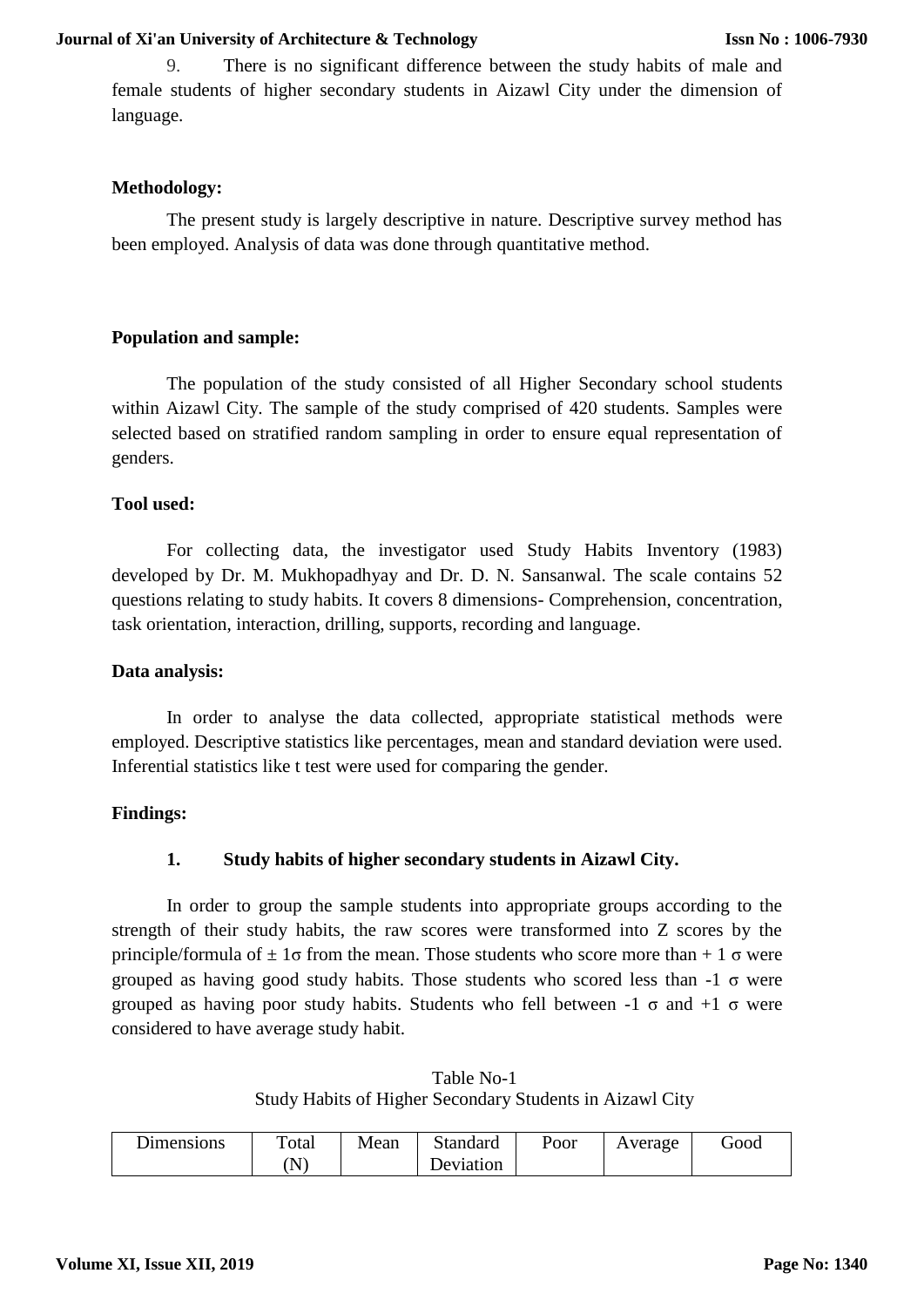**Journal of Xi'an University of Architecture & Technology**

| <b>Study Habits</b>     | 420 | 92    | 11.90 | 11.02% | 74.10% | 14.88% |
|-------------------------|-----|-------|-------|--------|--------|--------|
| Comprehension           | 420 | 26.71 | 8.72  | 12.09% | 73.35% | 14.83% |
| Concentration           | 420 | 20.03 | 6.41  | 14.01% | 69.78% | 16.21% |
| <b>Task Orientation</b> | 420 | 18.07 | 4.58  | 11.81% | 74.72% | 13.46% |
| Interaction             | 420 | 5.68  | 51.16 | 19.23% | 63.74% | 19.78% |
| Drilling                | 420 | 6.33  | 2.60  | 21.15% | 65.38% | 13.46% |
| <b>Supports</b>         | 420 | 6.02  | 2.32  | 21.98% | 59.61% | 18.41% |
| Recording               | 420 | 5.03  | 1.92  | 11.54% | 70.60% | 17.86  |
| Language                | 420 | 3.81  | 1.81  | 21.70% | 56.87% | 21.43% |

As seen from table 1, 74.10% of the higher secondary school students had average study habits, 14.88% had good study habits and 11.02% had poor study habits. Furthermore, the following results can be seen when different dimensions of study habits were tested:

Under the dimension of comprehension, 73.35% of the higher secondary school students had average ability to comprehend, 14.83% had good ability to comprehend and 12.09% of them had poor ability in comprehending their learning materials, their lesson and subsume new learning with the previous knowledge.

Under the dimension of concentration, 69.78% of the higher secondary school students had average ability to concentrate, 16.21% had good ability to concentrate and can continue for long while 14.01% of them had poor ability to concentrate and take time to concentrate.

Under the dimension of task orientation, 74.72% of the higher secondary school students had average ability in task orientation, 13.46% had good ability in task orienting skills such as fixing routine like daily, weekly or monthly and 11.81% of them had poor ability in task orientation as they used to fail fixing the time target for completing certain academic tasks.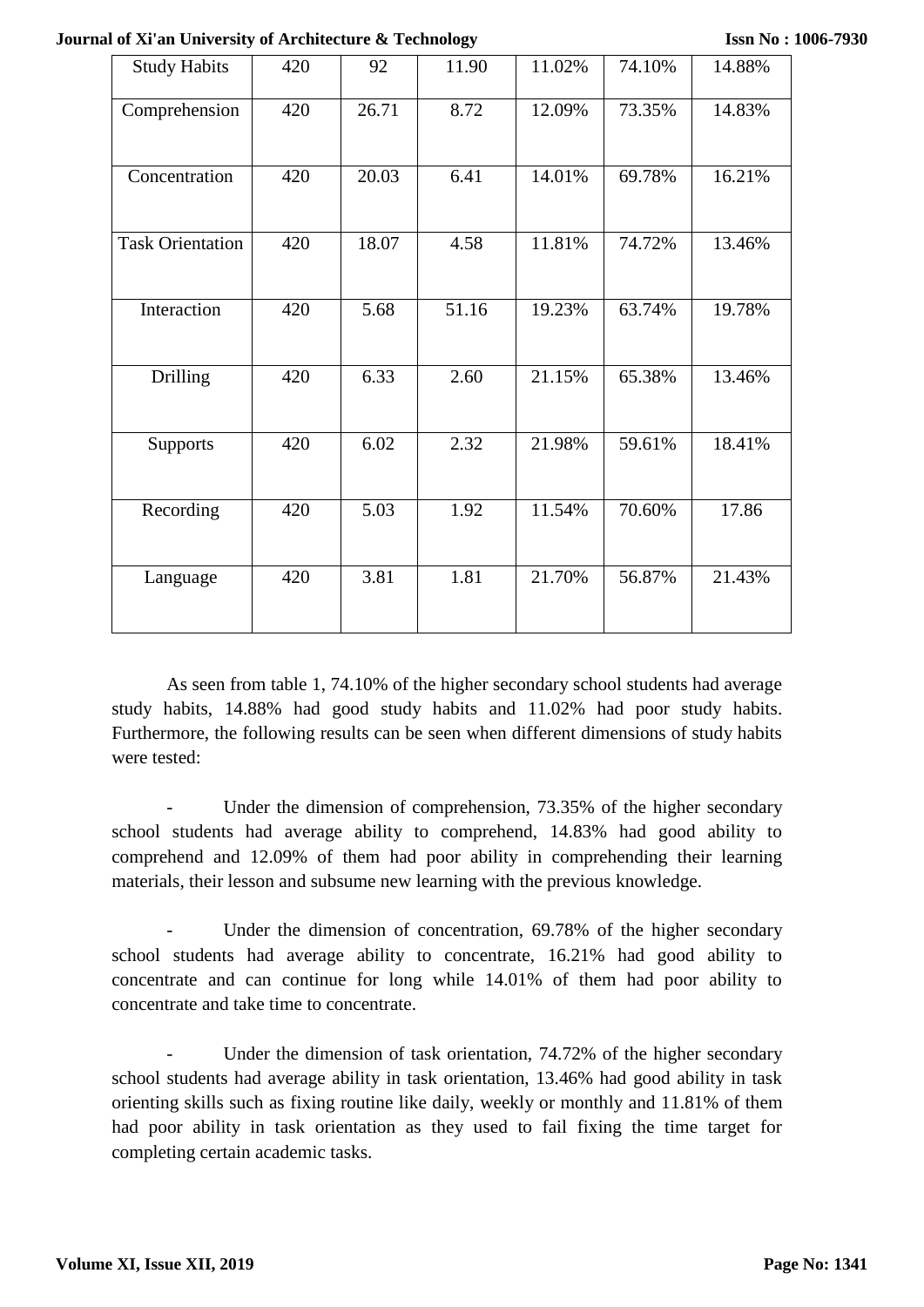Under the dimension of interaction, 63.74% of the higher secondary school students had average ability regarding interaction, 19.78% of the students had good interaction with their friends, teachers and parents for better results and 19.23% of them had poor interaction regarding their study.

Under the dimension of drilling, 65.38% of the higher secondary school students had average ability in drilling, 13.46% had good ability in drilling which means they practise their learning again and again, revise their topics and tasks and 21.15% of them had poor ability in drilling.

Under the dimension of supports, 59.61% of the higher secondary school students had average ability of supports, 18.41% had good ability of supports getting a sound backup from a broader base like studying different types other than text books which might be helpful to their subjects and 21.98% of them had poor ability of supports.

Under the dimension of recording, 70.60% of the higher secondary school students had average ability to record, 17.86% had good ability in recording in the form of text, class notes or preparing ones' own study notes and 11.54% of them had poor ability to record and depend only on the class notes dictated by the teacher.

Under the dimension of language, 56.87% of the higher secondary school students had average ability in language, 21.43% had good language ability and 21.70% of them had poor language ability. Language ability affects the students concentration, comprehension and duration of the study.

# **2. Comparison of study habits among male and female higher secondary school students in Aizawl City.**

| habits. $(N=420)$       |        |     |       |           |            |                 |
|-------------------------|--------|-----|-------|-----------|------------|-----------------|
| Area                    | Gender | N   | Mean  | <b>SD</b> | Calculated | Level of        |
|                         |        |     |       |           | 't' value  | Significance at |
|                         |        |     |       |           |            | $0.05 \& 0.01$  |
|                         |        |     |       |           |            | levels of       |
|                         |        |     |       |           |            | significance    |
| <b>Study Habits</b>     | Male   | 210 | 90.89 | 11.98     | 0.13       | Not Significant |
|                         | Female | 210 | 93.32 | 11.80     |            |                 |
| Comprehension           | Male   | 210 | 26.47 | 2.27      | 2.92       | Significant     |
|                         | Female | 210 | 27.67 | 5.57      |            |                 |
| Concentration           | Male   | 210 | 19.43 | 6.70      | 1.95       | Not Significant |
|                         | Female | 210 | 20.64 | 5.91      |            |                 |
| <b>Task Orientation</b> | Male   | 210 | 16.5  | 5.26      | 6.5        | Significant     |
|                         | Female | 210 | 19.62 | 4.66      |            |                 |
| Interaction             | Male   | 210 | 5.56  | 2.57      | 1.16       | Not Significant |
|                         | Female | 210 | 5.8   | 2.33      |            |                 |

Table No-2

Comparison of male and female higher secondary students with regards to study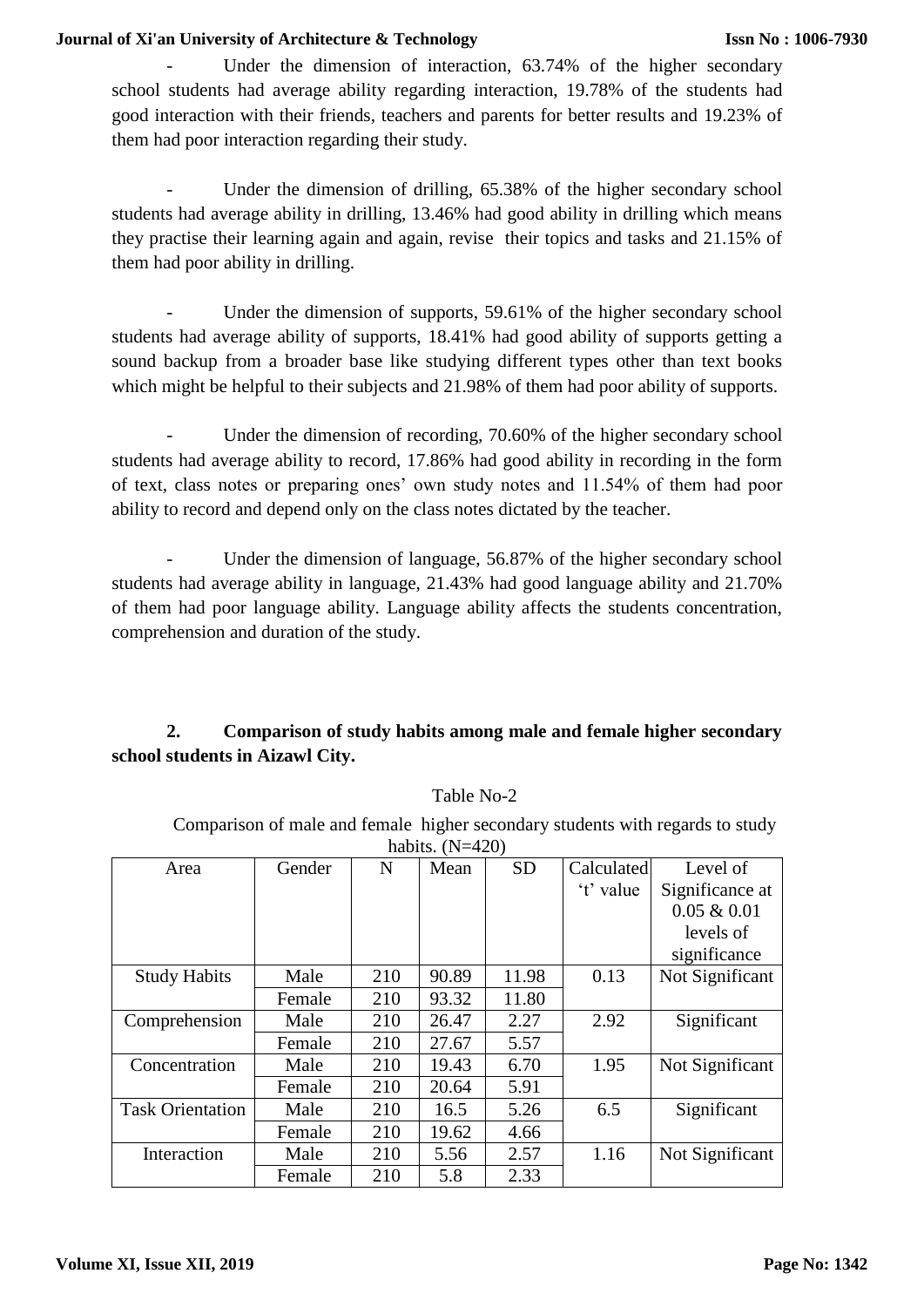| <b>Drilling</b> | Male   | 210 | 6.36  | 2.39  | 0.20 | Not Significant |
|-----------------|--------|-----|-------|-------|------|-----------------|
|                 | Female | 210 | 6.31  | 2.49  |      |                 |
| <b>Supports</b> | Male   | 210 | 5.9   | 2.38  | 1.24 | Not Significant |
|                 | Female | 210 | 6.18. | 2.34  |      |                 |
| Recording       | Male   | 210 | 4.83  | 2.03  | 0.40 | Not Significant |
|                 | Female | 210 | 5.24  | 14.48 |      |                 |
| Language        | Male   | 210 | 3.87  | 1.79  | 0.65 | Not Significant |
|                 | Female | 210 | 3.76  | 1.82  |      |                 |

**Issn No : 1006-7930**

 The calculated t value which was 0.13 is less than the critical t values at 0.05 and 0.01 levels of significance. Therefore, the null hypothesis which stated that 'there is no significant difference between male and female higher secondary students with regards to study habits' has to be accepted. It may be concluded that there is no significant difference between male and female students with regards to their study habits.

The mean score of male students in this area is 11.98 whereas that of the female students is 11.80. Since the mean score of the female students is higher, it can be interpreted that female students have higher level of study habits. In other words, in the area of concentration, female students have a higher level of study habits when compared with male students. It may be interpreted that female higher secondary school students have higher level of study habits with regards to all the different dimensions.

 The calculated t value which was at 2.92 is higher than the critical t values at 0.05 and 0.01 levels of significance. Therefore, the null hypothesis which stated that 'there is no significant difference between male and female higher secondary students under the dimension of comprehension of study habits', has to be rejected. Therefore, it may be concluded that there is a significant difference between male and female students in the area of comprehension

A look at the two mean scores of male and female higher secondary students shows that the mean score of male students is 25.47 whereas that of the female students is 27.67. Since the mean score of the female students is higher, it can be interpreted that female students have higher ability of comprehension. In other words, in the area of comprehension, female students have a higher level of study habit when compared with male students. It may be interpreted that female higher secondary students in Aizawl City have better ability to translate materials learnt in one subject to another subject when compared with male higher secondary school students.

 The calculated t value which was at 1.95 is less than the critical t values at 0.05 and 0.01 levels of significance. Therefore, the null hypothesis which stated that 'there is no significant difference between male and female students under the dimension of concentration', has to be accepted. It may be concluded that there is no significant difference between male and female students in the area of concentration.

The mean score of male higher secondary students in this area is 19.43 whereas that of the female students is 20.64. Since the mean score of the female students is higher,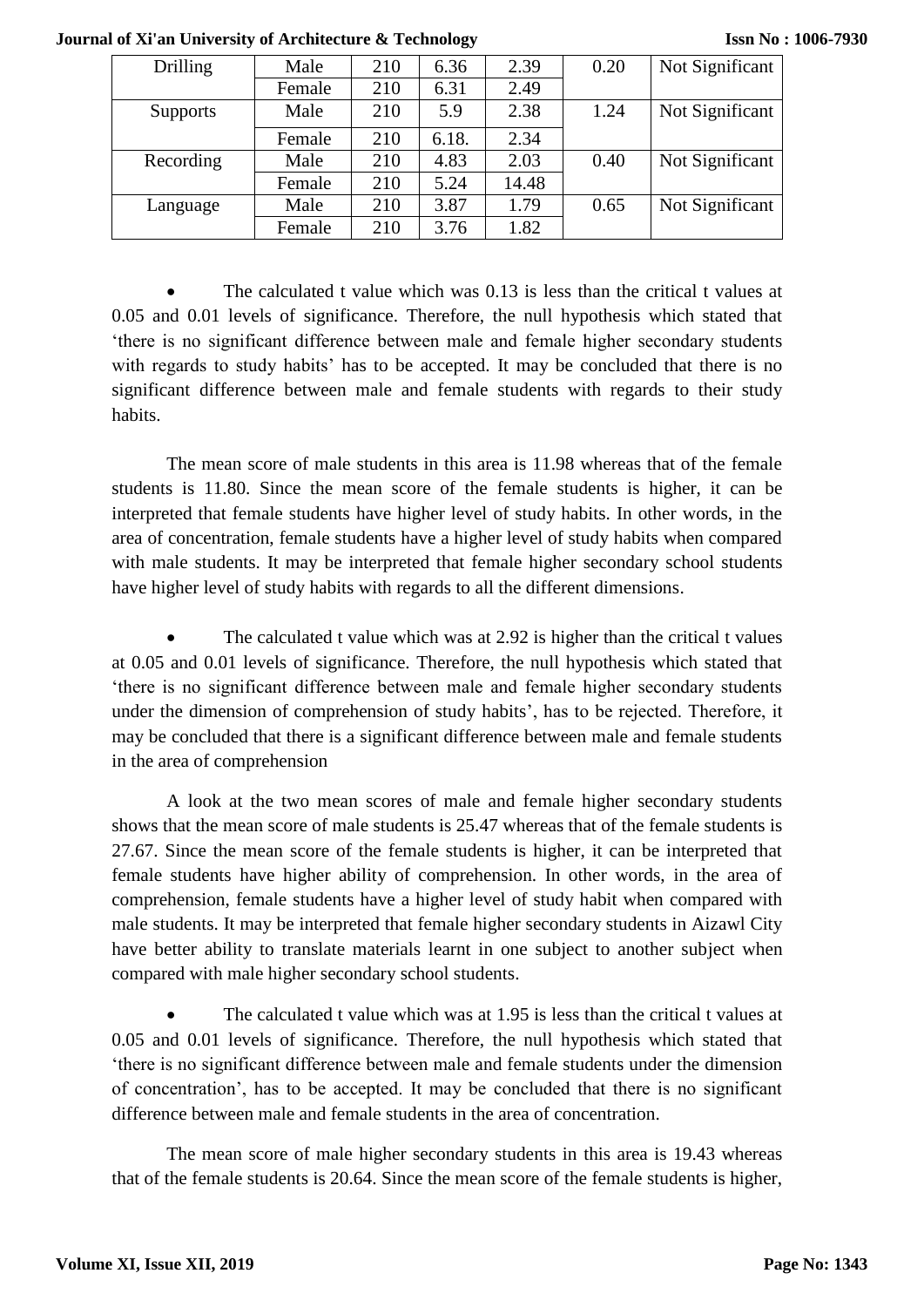it can be interpreted that female students have higher ability in concentration. In other words, in the area of concentration, female students have a higher level of study habits when compared with male students. It may be interpreted that female higher secondary school students are able to concentrate easily and long while male students find it less easy to concentrate.

 The calculated t value which was at 6.5 is higher than the critical t values at 0.05 and greater at 0.01 levels of significance. Therefore, the null hypothesis which stated that 'there is no significant difference between male and female students under the dimension of task orientation ', has to be rejected. Therefore, it may be concluded that there is a significant difference between male and female students in the area of task orientation.

The mean score of male higher secondary students is 16.5 whereas that of the female higher secondary students is 19.62. Since the mean score of the female students is higher, female students have higher ability of task orientation. In other words, in the area of task orientation, female students have higher level of study habit when compared with male students. It may be interpreted that female higher secondary school students have higher task orienting skills such as fixing routine like daily, weekly or monthly as compared to male higher secondary school students.

 The calculated t value which was at 1.16 is less than the critical t values at 0.05 and 0.01 levels of significance. Therefore, the null hypothesis which stated that 'there is no significant difference between male and female higher secondary students under the dimension of interaction of study habits', has to be accepted. Therefore, it may be concluded that there is no significant difference between male and female higher secondary school students in the area of interaction.

The mean score of male higher secondary students is 5.56 whereas that of the female higher secondary students is 5.8. Since the mean score of the female students is higher, it can be interpreted that female students have higher ability in interaction. In other words, in the area of interaction, female higher secondary school students have better interaction with their parents, teachers or friends for their better learning as compared to male higher secondary school students.

• The calculated t value which was at 0.20 is less than the critical t values at 0.05 and 0.01 levels of significance. Therefore, the null hypothesis which stated that 'there is no significant difference between male and female higher secondary students under the dimension of drilling', has to be accepted. Therefore, it may be concluded that there is no significant difference between male and female students in the area of drilling.

The mean score of male higher secondary students is 6.36 whereas that of the female higher secondary students is 6.31. Since the mean score of the female higher secondary students is higher, it is can be interpreted that female higher secondary students have higher ability of comprehension. In other words, in the area of drilling, male students have a higher level of study habits when compared with female students. It can be interpreted that male higher secondary school students in Aizawl City have better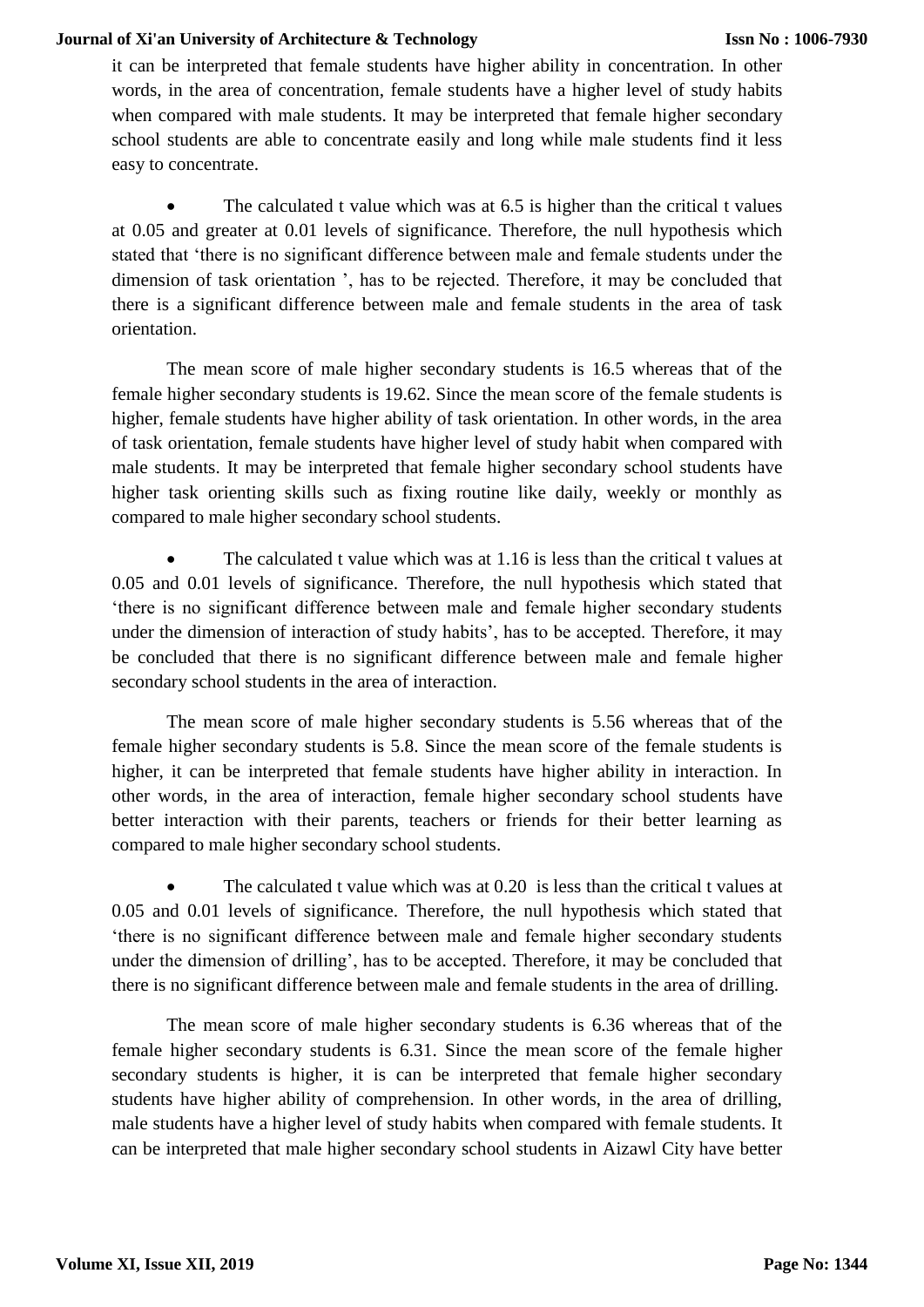ability to revise their topics, tasks and practice their studying when compared with female higher secondary school students.

 The calculated t value which was at 1.2 is less than the critical t value which is at 0.05 and 0.01 levels of significance. Therefore, the null hypothesis which stated that 'there is no significant difference between male and female students under the dimension of supports of study habits', has to be accepted. Therefore, it may be concluded that there is no significant difference between male and female students in the area of supports.

The mean score of male higher secondary students is 5.9 whereas that of the female higher secondary students is 6.18. Since the mean score of the female students is higher, it can be interpreted that female students have higher supports. In other words, in the area of supports, female students gets a sound backup from a broader study base. They have a habit of studying different types of books other than textbooks, or newspapers and magazines which may be helpful in their study. It may be interpreted that female higher secondary school students have higher level of study habit when compared with male students.

 The calculated t value which was at 0.40 is less than the critical t values at 0.05 and 0.01 levels of significance. Therefore, the null hypothesis which stated that "there is no significant difference between male and female higher secondary students under the dimension of recording", has to be accepted. Therefore, it may be concluded that there is a no significant difference between male and female higher secondary school students in the area of recording

The mean score of male higher secondary students is 4.83 whereas that of the female students is 5.24. Since the mean score of the female students is higher, it can be interpreted that female students have higher ability of recording. It is found form the study that female students read a number of books, recording in the form of text, class notes or preparing ones' own study notes for their excellent performance. Some even prepare their own notes on the basis for their own independent study. Therefore, it can be concluded that female higher secondary school students have higher recording skills as compared to male students but this is not significant.

• The calculated t value which was at 0.65 is less than the critical t values at 0.05 and 0.01 levels of significance. Therefore, the null hypothesis which stated that 'there is no significant difference between male and female higher secondary students under the dimension of language', has to be accepted. Therefore, it may be concluded that there is no significant difference between male and female higher secondary school students in the area of language.

A look at the two mean scores of male and female students shows that the mean score of male students is 3.87 whereas that of the female students is 3.76. Since the mean score of the male students is higher, it can be interpreted that male students have higher ability in language. In other words, in the area of language, it is found from the study that male students knows the effect and usefulness of studying English which can help them in their concentration, concentration and duration of study. Therefore, it can be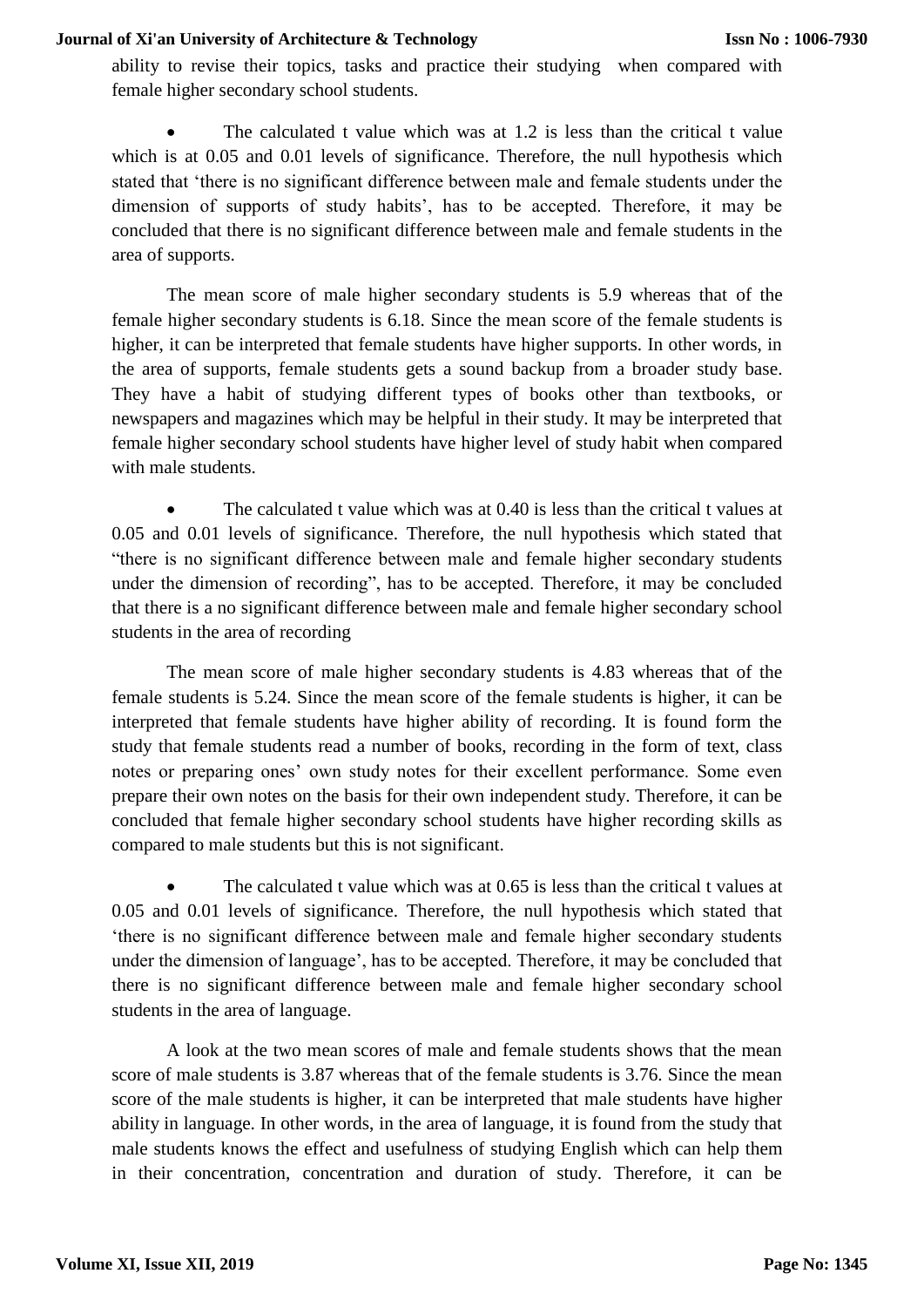interpreted that male higher secondary school students have higher language ability when compared to female students although the level is not significant.

## **Conclusion and relevance to teacher education:**

It may be concluded from the present study that in all the eight areas of study habits, majority of the higher secondary school students fell within the average domain during the time this study was done. When male and female higher secondary students were compared, it was found that out of the eight areas, female higher secondary students had better study habits in the areas namely, comprehension and task orientation. In the rest six dimensions, there was no significant difference between the two genders but even then, female higher secondary school students had a higher mean in most of the other dimensions. This could mean that female higher secondary school students had a better study habit during the time this study was done.

The relevance of these findings to teacher education may be discussed as follows: - As strongly indicated by National Education Policy of India 2019, the present educational situation in India calls for teachers at all levels of school education to be passionate, motivated, highly qualified and professionally trained, well-equipped teachers. Therefore, the findings in the present study should be utilised by teachers, especially those teaching in higher secondary schools to understand the study habits of their students. Studies to find out the reason why male higher secondary school students had a poorer study habit when compared with female higher secondary may also be of huge importance for the road to ensure better quality of the educational system of India.

- According to the New Education Policy 2019, the High School (or Secondary) Stage will comprise of four years of multidisciplinary study, building on the subject-oriented pedagogical and curricular style of the Middle Stage, but with greater depth, greater critical thinking, greater attention to life aspirations, and greater flexibility and student choice. Teacher education will most definitely have to go through some changes if this becomes effective. In this case, the findings of the present study may become useful in that certain dimensions have been identified and teachers, if they can identify the dimensions where students have scored well, they can make changes accordingly in the curriculum so that elements that may induce better study habits may be introduced.

Since only a very few percentage of students had better than average study habits, it indicates that teacher education should pay attention 'to move the education system towards real understanding and *learning how to learn* - and away from the culture of rote learning as is present today' especially since students are no longer interested in this system of learning.

In this way, by 2030, India is sure to have the highest quality education at all levels of education. Teacher education is vital for the nation's progress. At the same time, it also has to constantly rejuvenate itself so that it meets the needs of the learners.